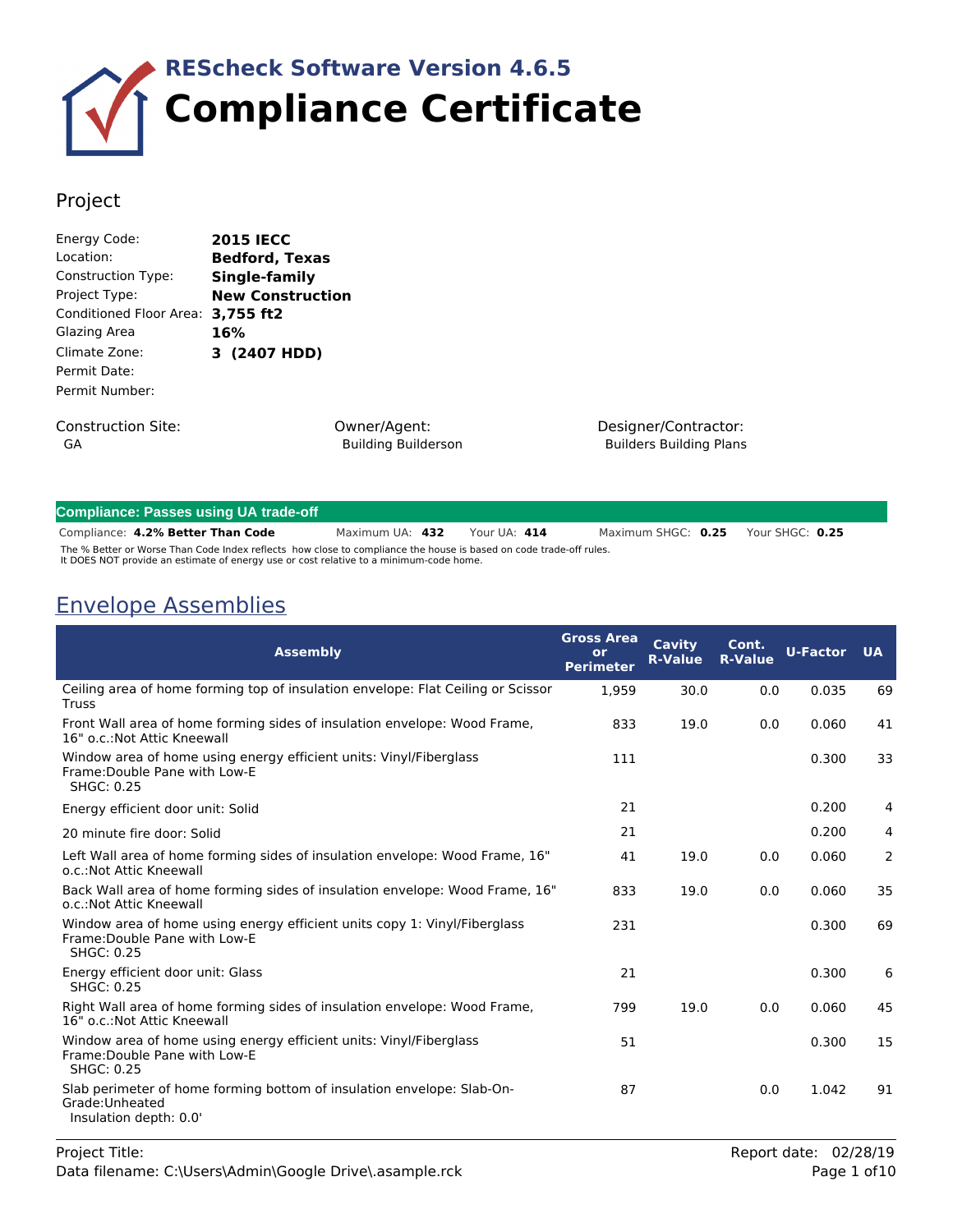*Compliance Statement:* The proposed building design described here is consistent with the building plans, specifications, and other calculations submitted with the permit application. The proposed building has been designed to meet the 2015 IECC requirements in RES*check* Version 4.6.5 and to comply with the mandatory requirements listed in the RES*check* Inspection Checklist.

Name - Title Signature Date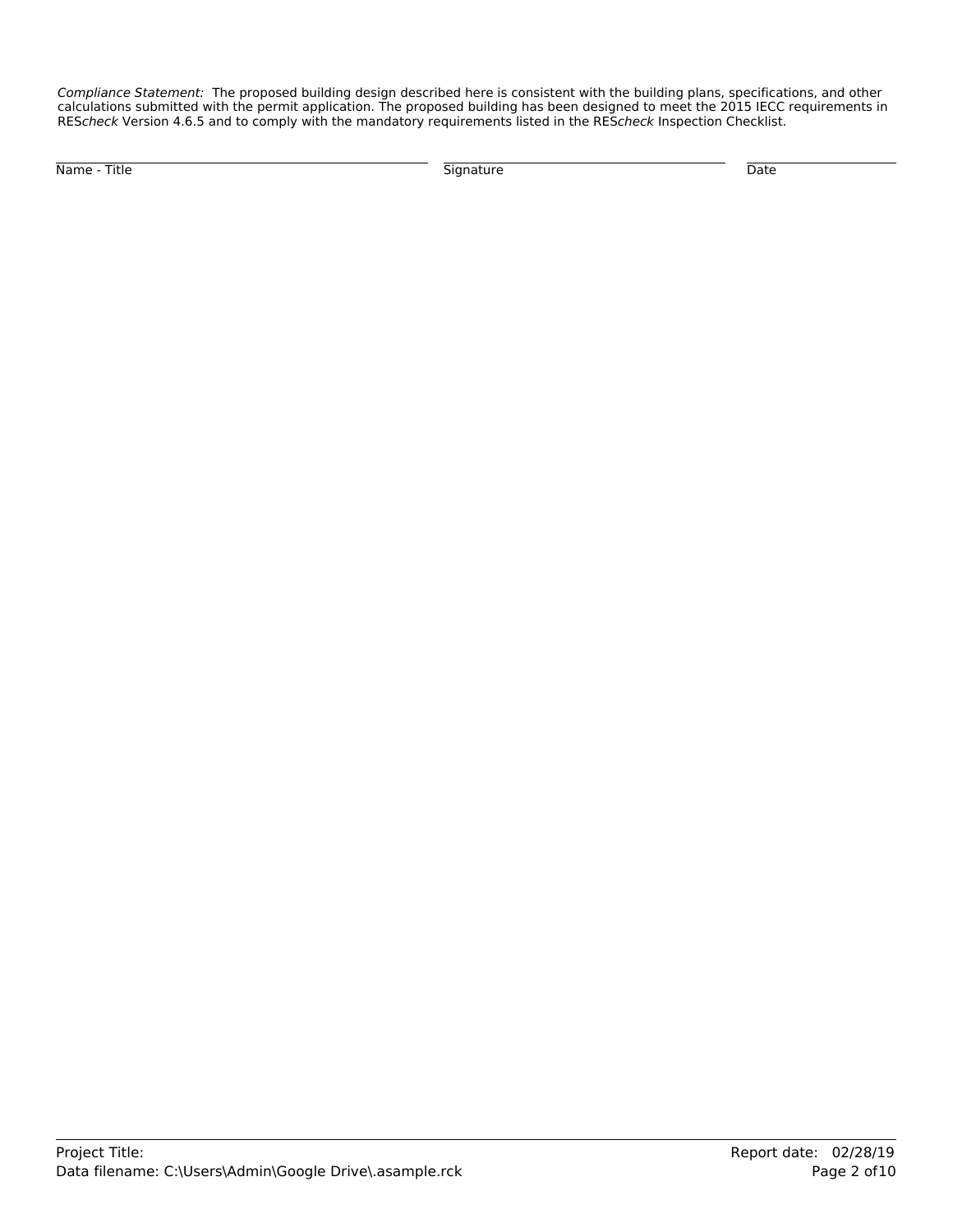# **Inspection Checklist RES***check* **Software Version 4.6.5**

Energy Code: 2015 IECC

Requirements: 0.0% were addressed directly in the RES*check* software

Text in the "Comments/Assumptions" column is provided by the user in the REScheck Requirements screen. For each requirement, the user certifies that a code requirement will be met and how that is documented, or that an exception is being claimed. Where compliance is itemized in a separate table, a reference to that table is provided.

| <b>Section</b><br>#<br>& Req.ID                                    | <b>Pre-Inspection/Plan Review</b>                                                                                                                                                                                                                    | <b>Plans Verified</b><br><b>Value</b>    | <b>Field Verified</b><br><b>Value</b>    | <b>Complies?</b>                                                                   | <b>Comments/Assumptions</b> |
|--------------------------------------------------------------------|------------------------------------------------------------------------------------------------------------------------------------------------------------------------------------------------------------------------------------------------------|------------------------------------------|------------------------------------------|------------------------------------------------------------------------------------|-----------------------------|
| 103.1,<br>103.2<br>$[PR1]^1$<br>$\odot$                            | Construction drawings and<br>documentation demonstrate<br>energy code compliance for the<br>building envelope. Thermal<br>envelope represented on<br>construction documents.                                                                         |                                          |                                          | $\Box$ Complies<br>$\Box$ Does Not<br>□Not Observable<br>$\Box$ Not Applicable     |                             |
| 103.1,<br>103.2,<br>403.7<br>$[PR3]$ <sup>1</sup><br>$\circledast$ | Construction drawings and<br>documentation demonstrate<br>energy code compliance for<br>lighting and mechanical systems.<br>Systems serving multiple<br>dwelling units must demonstrate<br>compliance with the IECC<br><b>Commercial Provisions.</b> |                                          |                                          | $\sqcup$ Complies<br>$\Box$ Does Not<br>□Not Observable<br>$\Box$ Not Applicable   |                             |
| 302.1,<br>403.7<br>$[PR2]$ <sup>2</sup><br>$\circledast$           | Heating and cooling equipment is  <br>sized per ACCA Manual S based<br>on loads calculated per ACCA<br>Manual J or other methods<br>approved by the code official.                                                                                   | Heating:<br>Btu/hr<br>Cooling:<br>Btu/hr | Heating:<br>Btu/hr<br>Cooling:<br>Btu/hr | $\square$ Complies<br>$\sqcup$ Does Not<br>Not Observable<br>$\Box$ Not Applicable |                             |

**Additional Comments/Assumptions:**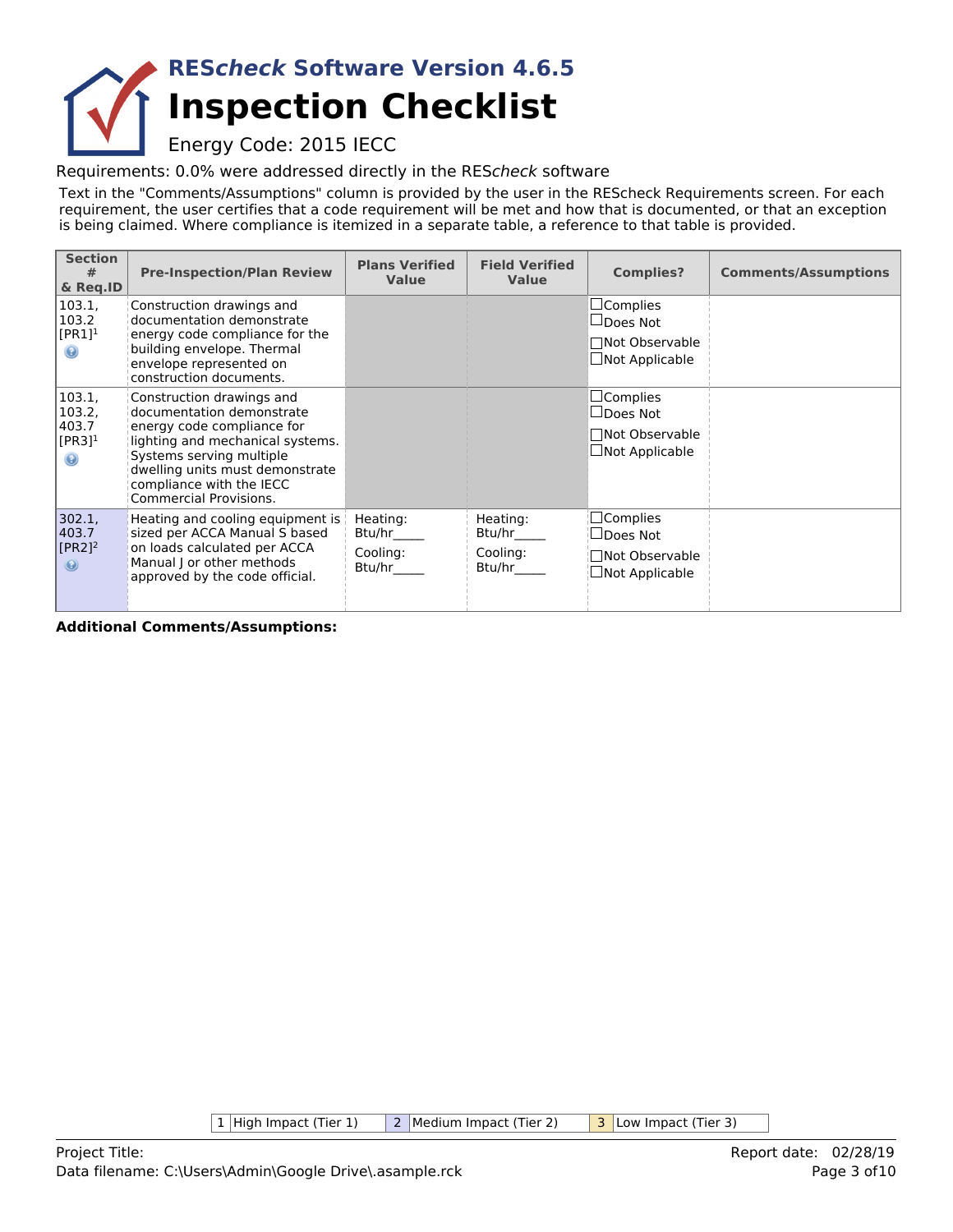| <b>Section</b><br>#<br>& Reg.ID | <b>Foundation Inspection</b>                                      | <b>Plans Verified</b><br><b>Value</b> | <b>Field Verified</b><br><b>Value</b> | <b>Complies?</b>                                  | <b>Comments/Assumptions</b>                      |
|---------------------------------|-------------------------------------------------------------------|---------------------------------------|---------------------------------------|---------------------------------------------------|--------------------------------------------------|
| 402.1.2<br>$[FO1]$ <sup>1</sup> | Slab edge insulation R-value.                                     | R-<br>Unheated<br>Heated              | $R -$<br>Unheated<br>Heated           | $\sqcup$ Complies<br>⊿Does Not<br>∏Not Observable | See the Envelope Assemblies<br>table for values. |
|                                 |                                                                   |                                       |                                       | Not Applicable                                    |                                                  |
| 402.1.2<br>$[FO3]$ <sup>1</sup> | Slab edge insulation<br>depth/length.                             | ft                                    | ft                                    | $\Box$ Complies<br>$\sqcup$ Does Not              | See the Envelope Assemblies<br>table for values. |
|                                 |                                                                   |                                       |                                       | □Not Observable<br>Not Applicable                 |                                                  |
| 303.2.1<br>$[FO11]^{2}$         | A protective covering is installed<br>to protect exposed exterior |                                       |                                       | $\Box$ Complies<br>$\Box$ Does Not                |                                                  |
| $\circledcirc$                  | insulation and extends a<br>minimum of 6 in. below grade.         |                                       |                                       | □Not Observable<br>$\Box$ Not Applicable          |                                                  |
| 403.9<br>$[FO12]$ <sup>2</sup>  | Snow- and ice-melting system<br>controls installed.               |                                       |                                       | $\Box$ Complies<br>$\Box$ Does Not                |                                                  |
| $\odot$                         |                                                                   |                                       |                                       | □Not Observable<br>$\Box$ Not Applicable          |                                                  |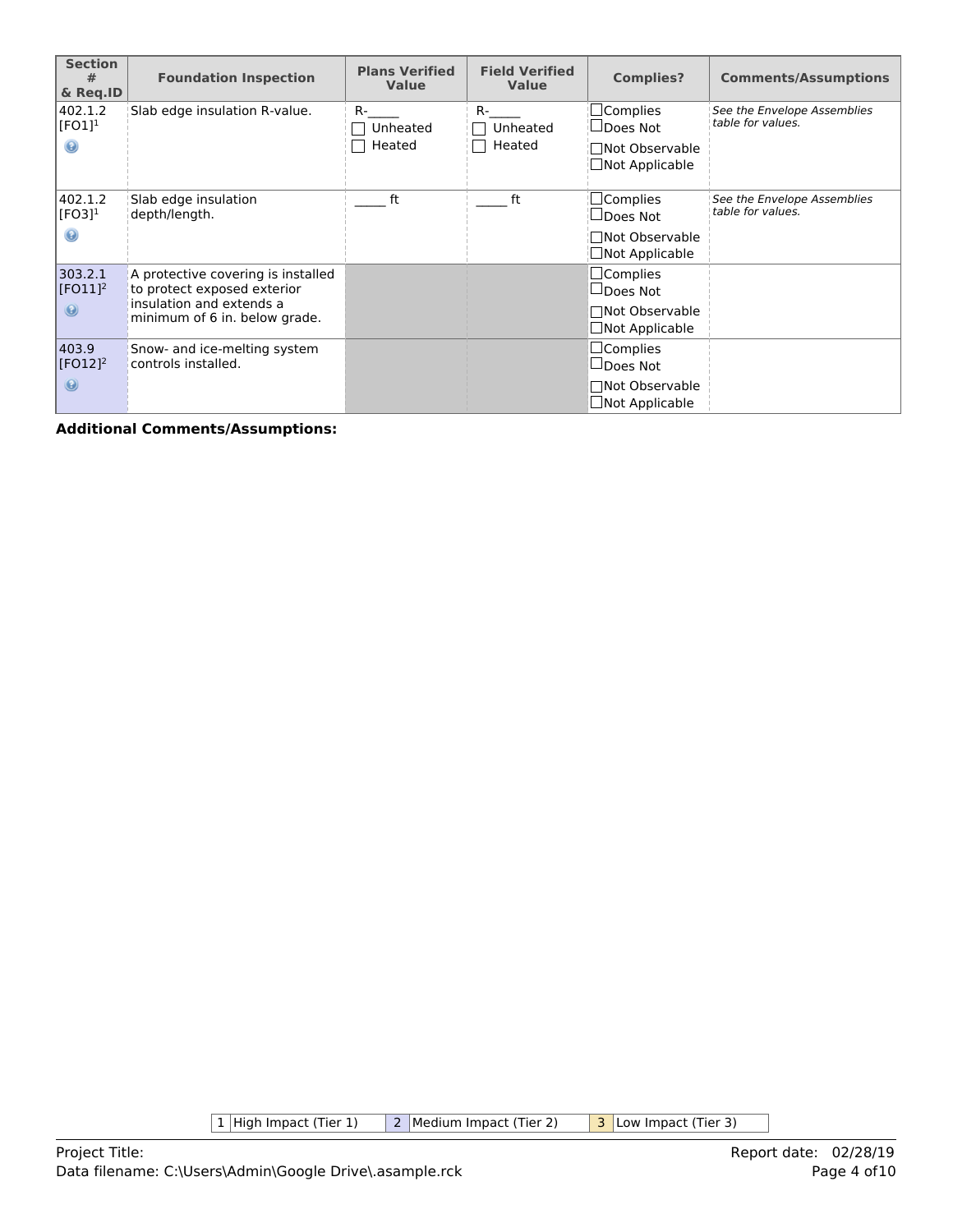| <b>Section</b><br>#<br>& Req.ID                                                     | <b>Framing / Rough-In Inspection</b>                                                                                                                                                                                                                                                                 | <b>Plans Verified</b><br><b>Value</b> | <b>Field Verified</b><br><b>Value</b> | <b>Complies?</b>                                                               | <b>Comments/Assumptions</b>                      |
|-------------------------------------------------------------------------------------|------------------------------------------------------------------------------------------------------------------------------------------------------------------------------------------------------------------------------------------------------------------------------------------------------|---------------------------------------|---------------------------------------|--------------------------------------------------------------------------------|--------------------------------------------------|
| 402.1.1,<br>402.3.4<br>$[FR1]$ <sup>1</sup><br>◉                                    | Door U-factor.                                                                                                                                                                                                                                                                                       | $U$ -                                 | $U$ -                                 | $\Box$ Complies<br>□Does Not<br>□Not Observable<br>□Not Applicable             | See the Envelope Assemblies<br>table for values. |
| 402.1.1,<br>402.3.1,<br>402.3.3,<br>402.5<br>$[FR2]$ <sup>1</sup><br>$\circledcirc$ | Glazing U-factor (area-weighted<br>average).                                                                                                                                                                                                                                                         | $U$ -                                 | U-                                    | $\Box$ Complies<br>□Does Not<br>□Not Observable<br>□Not Applicable             | See the Envelope Assemblies<br>table for values. |
| 402.1.1,<br>402.3.2,<br>402.3.3,<br>402.5<br>$[FR3]$ <sup>1</sup><br>$\odot$        | Glazing SHGC value (area-<br>weighted average).                                                                                                                                                                                                                                                      | SHGC:                                 | SHGC:                                 | $\Box$ Complies<br>□Does Not<br>□Not Observable<br>□Not Applicable             | See the Envelope Assemblies<br>table for values. |
| 303.1.3<br>$[FR4]$ <sup>1</sup><br>$\mathbf \Theta$                                 | U-factors of fenestration products<br>are determined in accordance<br>with the NFRC test procedure or<br>taken from the default table.                                                                                                                                                               |                                       |                                       | □Complies<br>$\Box$ Does Not<br>□Not Observable<br>$\Box$ Not Applicable       |                                                  |
| 402.4.1.1<br>[FR23] $1$<br>◉                                                        | Air barrier and thermal barrier<br>installed per manufacturer's<br>instructions.                                                                                                                                                                                                                     |                                       |                                       | $\Box$ Complies<br>$\Box$ Does Not<br>□Not Observable<br>$\Box$ Not Applicable |                                                  |
| 402.4.3<br>[FR20] $1$<br>◉                                                          | Fenestration that is not site built<br>is listed and labeled as meeting<br>AAMA /WDMA/CSA 101/I.S.2/A440<br>or has infiltration rates per NFRC<br>400 that do not exceed code<br>limits.                                                                                                             |                                       |                                       | $\Box$ Complies<br>$\Box$ Does Not<br>□Not Observable<br>$\Box$ Not Applicable |                                                  |
| 402.4.5<br>$[FR16]^2$                                                               | IC-rated recessed lighting fixtures<br>sealed at housing/interior finish<br>and labeled to indicate ≤2.0 cfm<br>leakage at 75 Pa.                                                                                                                                                                    |                                       |                                       | $\Box$ Complies<br>$\Box$ Does Not<br>□Not Observable<br>□Not Applicable       |                                                  |
| 403.3.1<br>$[FR12]$ <sup>1</sup><br>$\circledcirc$                                  | Supply and return ducts in attics<br>insulated $>=$ R-8 where duct is<br>$>=$ 3 inches in diameter and $>=$<br>$R-6$ where $<$ 3 inches. Supply and<br>return ducts in other portions of<br>the building insulated $>= R-6$ for<br>diameter $>=$ 3 inches and R-4.2<br>for $<$ 3 inches in diameter. |                                       |                                       | $\Box$ Complies<br>$\Box$ Does Not<br>□Not Observable<br>$\Box$ Not Applicable |                                                  |
| 403.3.5<br>$[FR15]$ <sup>3</sup><br>$\circledcirc$                                  | Building cavities are not used as<br>ducts or plenums.                                                                                                                                                                                                                                               |                                       |                                       | $\Box$ Complies<br>$\Box$ Does Not<br>□Not Observable<br>$\Box$ Not Applicable |                                                  |
| 403.4<br>$[FR17]^2$<br>$\circledcirc$                                               | HVAC piping conveying fluids<br>above 105 ºF or chilled fluids<br>below 55 $9$ F are insulated to $\geq$ R-<br>3.                                                                                                                                                                                    | $R$ -                                 | $R$ -                                 | $\Box$ Complies<br>$\Box$ Does Not<br>□Not Observable<br>□Not Applicable       |                                                  |
| 403.4.1<br>[FR24] $1$<br>◉                                                          | Protection of insulation on HVAC<br>piping.                                                                                                                                                                                                                                                          |                                       |                                       | $\Box$ Complies<br>$\Box$ Does Not<br>□Not Observable<br>$\Box$ Not Applicable |                                                  |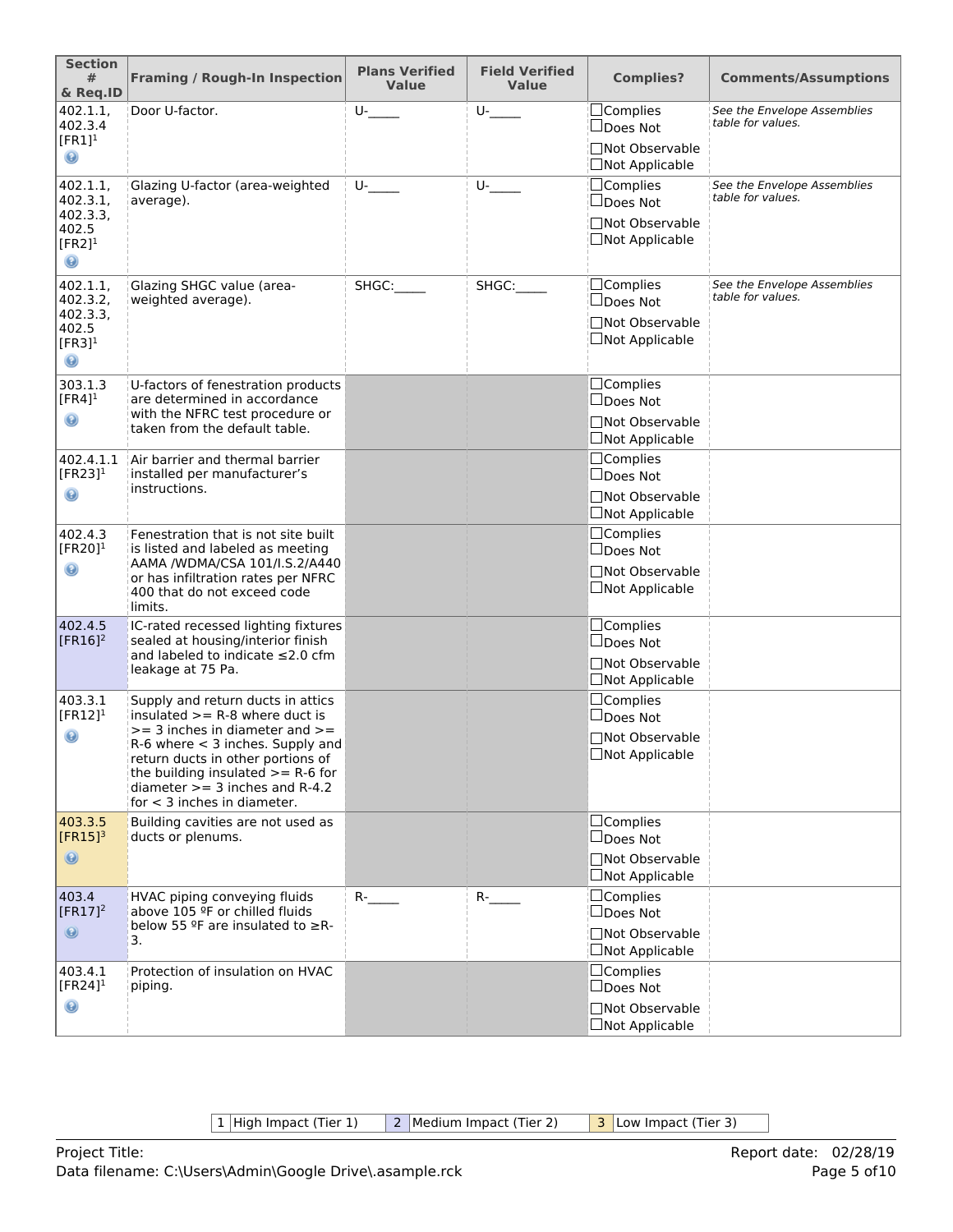| <b>Section</b><br>#<br>& Reg.ID             | <b>Framing / Rough-In Inspection</b>                                                      | <b>Plans Verified</b><br><b>Value</b> | <b>Field Verified</b><br><b>Value</b> | <b>Complies?</b>                                                               | <b>Comments/Assumptions</b> |
|---------------------------------------------|-------------------------------------------------------------------------------------------|---------------------------------------|---------------------------------------|--------------------------------------------------------------------------------|-----------------------------|
| 403.5.3<br>$[FR18]$ <sup>2</sup><br>$\odot$ | Hot water pipes are insulated to<br>$\geq$ R-3.                                           | $R-$                                  | $R_{\text{max}}$                      | ¦□Complies<br>$\Box$ Does Not<br>¦∏Not Observable<br>$\Box$ Not Applicable     |                             |
| 403.6<br>$[FR19]$ <sup>2</sup>              | Automatic or gravity dampers are<br>installed on all outdoor air<br>intakes and exhausts. |                                       |                                       | $\Box$ Complies<br>$\Box$ Does Not<br>□Not Observable<br>$\Box$ Not Applicable |                             |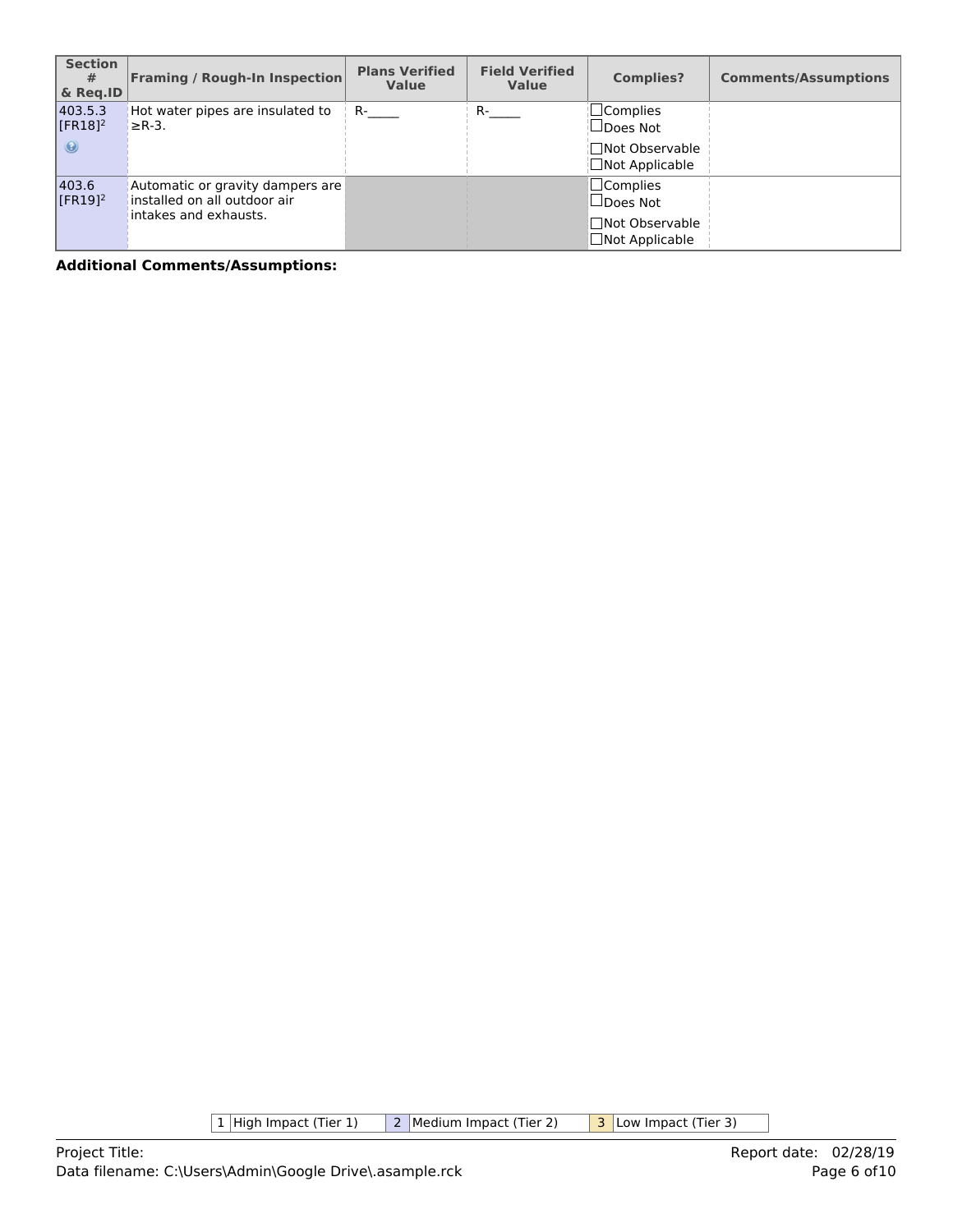| <b>Section</b><br>#<br>& Reg.ID                                      | <b>Insulation Inspection</b>                                                                                                                                                             | <b>Plans Verified</b><br><b>Value</b> | <b>Field Verified</b><br>Value | <b>Complies?</b>                                                                | <b>Comments/Assumptions</b>                      |
|----------------------------------------------------------------------|------------------------------------------------------------------------------------------------------------------------------------------------------------------------------------------|---------------------------------------|--------------------------------|---------------------------------------------------------------------------------|--------------------------------------------------|
| 303.1<br>$\sqrt{[IN13]^2}$<br>$\odot$                                | All installed insulation is labeled<br>or the installed R-values<br>provided.                                                                                                            |                                       |                                | $\Box$ Complies<br>$\Box$ Does Not<br><b>Not Observable</b><br>□Not Applicable  |                                                  |
| 402.1.1,<br>402.2.5<br>402.2.6<br>$[IN3]$ <sup>1</sup><br>$_{\odot}$ | Wall insulation R-value. If this is a<br>mass wall with at least $\frac{1}{2}$ of the<br>wall insulation on the wall<br>exterior, the exterior insulation<br>requirement applies (FR10). | R-<br>Wood<br>Mass<br>Steel           | R-<br>Wood<br>Mass<br>Steel    | $\Box$ Complies<br>$\Box$ Does Not<br><b>□Not Observable</b><br>□Not Applicable | See the Envelope Assemblies<br>table for values. |
| 303.2<br>$[IN4]$ <sup>1</sup>                                        | Wall insulation is installed per<br>manufacturer's instructions.                                                                                                                         |                                       |                                | $\Box$ Complies<br>$\Box$ Does Not<br><b>Not Observable</b><br>□Not Applicable  |                                                  |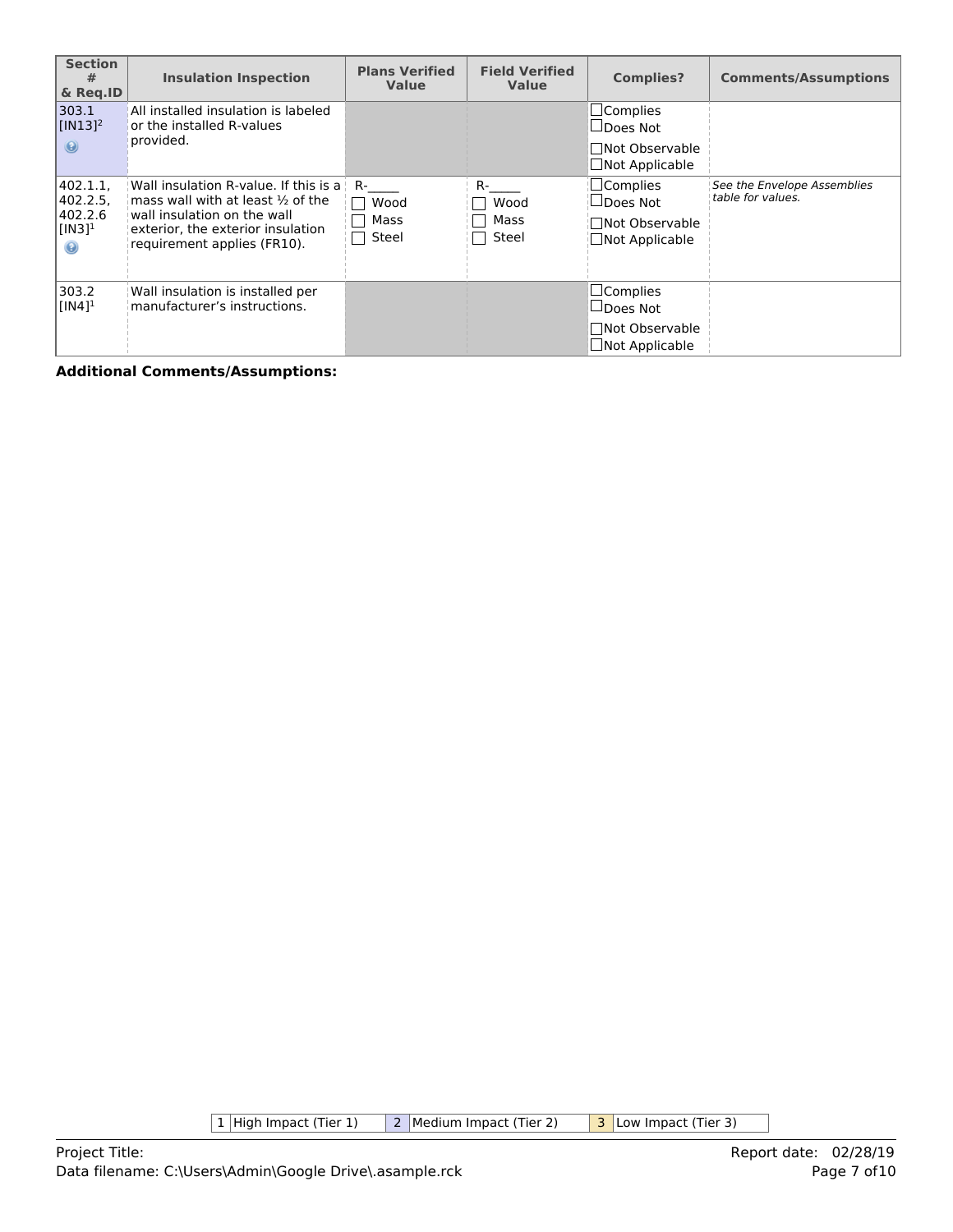| <b>Section</b><br>#<br>& Req.ID                          | <b>Final Inspection Provisions</b>                                                                                                                                                                                                                                                                                                                                                                                                                                     | <b>Plans Verified</b><br><b>Value</b> | <b>Field Verified</b><br><b>Value</b> | <b>Complies?</b>                                                                | <b>Comments/Assumptions</b>                      |
|----------------------------------------------------------|------------------------------------------------------------------------------------------------------------------------------------------------------------------------------------------------------------------------------------------------------------------------------------------------------------------------------------------------------------------------------------------------------------------------------------------------------------------------|---------------------------------------|---------------------------------------|---------------------------------------------------------------------------------|--------------------------------------------------|
| 402.1.1,<br>402.2.1<br>402.2.2,<br>402.2.6<br>$[FI]^{1}$ | Ceiling insulation R-value.                                                                                                                                                                                                                                                                                                                                                                                                                                            | $R-$<br>$\top$ Wood<br>Steel          | $R-$<br>$\sqcap$ Wood<br>Steel        | □Complies<br>□Does Not<br>□Not Observable<br>□Not Applicable                    | See the Envelope Assemblies<br>table for values. |
| 303.1.1.1<br>303.2<br>$[F12]$ <sup>1</sup>               | Ceiling insulation installed per<br>manufacturer's instructions.<br>Blown insulation marked every<br>$300$ ft <sup>2</sup> .                                                                                                                                                                                                                                                                                                                                           |                                       |                                       | $\Box$ Complies<br>$\Box$ Does Not<br>□Not Observable<br>$\Box$ Not Applicable  |                                                  |
| 402.2.3<br>$[F122]^{2}$                                  | Vented attics with air permeable<br>insulation include baffle adjacent<br>to soffit and eave vents that<br>extends over insulation.                                                                                                                                                                                                                                                                                                                                    |                                       |                                       | □Complies<br>$\Box$ Does Not<br>□Not Observable<br>$\Box$ Not Applicable        |                                                  |
| 402.2.4<br>$[F13]$ <sup>1</sup>                          | Attic access hatch and door<br>insulation $\geq$ R-value of the<br>adjacent assembly.                                                                                                                                                                                                                                                                                                                                                                                  | $R$ - $\qquad$                        | $R$ -                                 | $\Box$ Complies<br>$\Box$ Does Not<br>□Not Observable<br>□Not Applicable        |                                                  |
| 402.4.1.2<br>$[FI17]^{1}$                                | Blower door test @ 50 Pa. <= 5<br>ach in Climate Zones 1-2, and<br><= 3 ach in Climate Zones 3-8.                                                                                                                                                                                                                                                                                                                                                                      | $ACH 50 =$                            | $ACH 50 =$                            | $\Box$ Complies<br>□Does Not<br><b>Not Observable</b><br><b>□Not Applicable</b> |                                                  |
| 403.3.4<br>$[FI4]$ <sup>1</sup>                          | Duct tightness test result of $\leq$ = 4<br>cfm/100 ft2 across the system or<br>$\epsilon$ =3 cfm/100 ft2 without air<br>handler @ 25 Pa. For rough-in<br>tests, verification may need to<br>occur during Framing Inspection.                                                                                                                                                                                                                                          | $c$ fm/100<br>ft <sup>2</sup>         | $\_$ cfm/100<br>ft <sup>2</sup>       | <b>Complies</b><br>□Does Not<br>□Not Observable<br>$\Box$ Not Applicable        |                                                  |
| 403.3.3<br>$[FI27]^{1}$                                  | Ducts are pressure tested to<br>determine air leakage with<br>either: Rough-in test: Total<br>leakage measured with a<br>pressure differential of 0.1 inch<br>w.g. across the system including<br>the manufacturer's air handler<br>enclosure if installed at time of<br>test. Postconstruction test: Total<br>leakage measured with a<br>pressure differential of 0.1 inch<br>w.g. across the entire system<br>including the manufacturer's air<br>handler enclosure. | cfm/100<br>ft <sup>2</sup>            | cfm/100<br>ft <sup>2</sup>            | $\Box$ Complies<br>□Does Not<br><b>Not Observable</b><br>□Not Applicable        |                                                  |
| 403.3.2.1<br>$[FI24]$ <sup>1</sup>                       | Air handler leakage designated<br>by manufacturer at $\lt$ =2% of<br>design air flow.                                                                                                                                                                                                                                                                                                                                                                                  |                                       |                                       | □Complies<br>$\Box$ Does Not<br>□Not Observable<br>$\Box$ Not Applicable        |                                                  |
| 403.1.1<br>$[F19]^{2}$                                   | Programmable thermostats<br>installed for control of primary<br>heating and cooling systems and<br>initially set by manufacturer to<br>code specifications.                                                                                                                                                                                                                                                                                                            |                                       |                                       | □Complies<br>$\square$ Does Not<br>□Not Observable<br>$\Box$ Not Applicable     |                                                  |
| 403.1.2<br>$[$ FI10] <sup>2</sup>                        | Heat pump thermostat installed<br>on heat pumps.                                                                                                                                                                                                                                                                                                                                                                                                                       |                                       |                                       | $\Box$ Complies<br>$\Box$ Does Not<br>□Not Observable<br>$\Box$ Not Applicable  |                                                  |
| 403.5.1<br>$[F111]^2$                                    | Circulating service hot water<br>systems have automatic or<br>accessible manual controls.                                                                                                                                                                                                                                                                                                                                                                              |                                       |                                       | $\Box$ Complies<br>$\Box$ Does Not<br>□Not Observable<br>$\Box$ Not Applicable  |                                                  |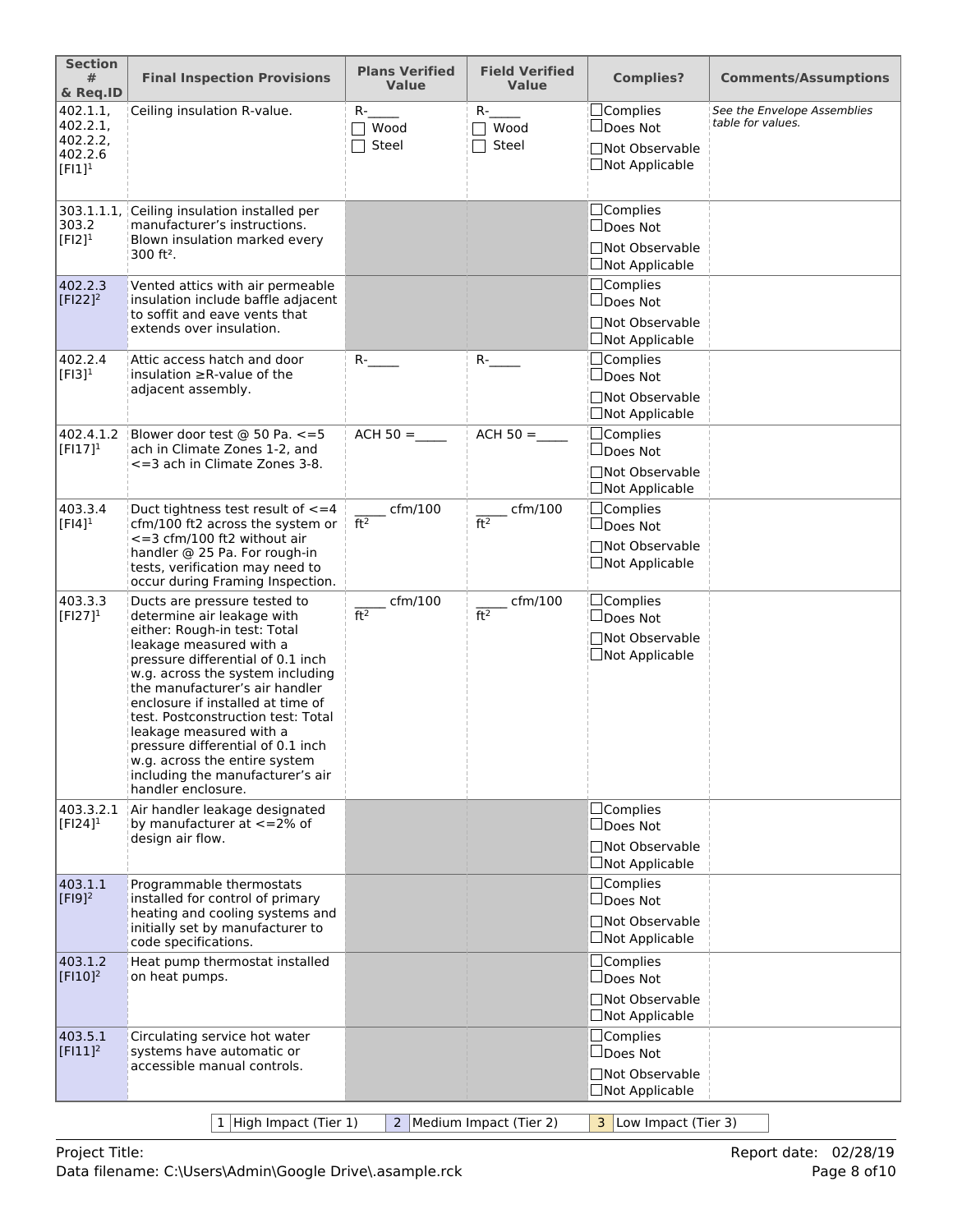| <b>Section</b><br>#<br>& Req.ID           | <b>Final Inspection Provisions</b>                                                                                                                                                                                                                                                                                                                                                                                                                                                                                   | <b>Plans Verified</b><br><b>Value</b> | <b>Field Verified</b><br><b>Value</b> | <b>Complies?</b>                                                               | <b>Comments/Assumptions</b> |
|-------------------------------------------|----------------------------------------------------------------------------------------------------------------------------------------------------------------------------------------------------------------------------------------------------------------------------------------------------------------------------------------------------------------------------------------------------------------------------------------------------------------------------------------------------------------------|---------------------------------------|---------------------------------------|--------------------------------------------------------------------------------|-----------------------------|
| 403.6.1<br>$[$ F125]^{2}                  | All mechanical ventilation system<br>fans not part of tested and listed<br>HVAC equipment meet efficacy<br>and air flow limits.                                                                                                                                                                                                                                                                                                                                                                                      |                                       |                                       | $\Box$ Complies<br>$\Box$ Does Not<br>□Not Observable<br>$\Box$ Not Applicable |                             |
| 403.2<br>$[F126]^{2}$                     | Hot water boilers supplying heat<br>through one- or two-pipe heating<br>systems have outdoor setback<br>control to lower boiler water<br>temperature based on outdoor<br>temperature.                                                                                                                                                                                                                                                                                                                                |                                       |                                       | $\Box$ Complies<br>$\Box$ Does Not<br>□Not Observable<br>□Not Applicable       |                             |
| 403.5.1.1<br>$[F128]^{2}$                 | Heated water circulation systems<br>have a circulation pump. The<br>system return pipe is a dedicated<br>return pipe or a cold water supply<br>pipe. Gravity and thermos-<br>syphon circulation systems are<br>not present. Controls for<br>circulating hot water system<br>pumps start the pump with signal<br>for hot water demand within the<br>occupancy. Controls<br>automatically turn off the pump<br>when water is in circulation loop<br>is at set-point temperature and<br>no demand for hot water exists. |                                       |                                       | □Complies<br>$\square$ Does Not<br>□Not Observable<br>$\Box$ Not Applicable    |                             |
| 403.5.1.2<br>$[F129]^{2}$                 | Electric heat trace systems<br>comply with IEEE 515.1 or UL<br>515. Controls automatically<br>adjust the energy input to the<br>heat tracing to maintain the<br>desired water temperature in the<br>piping.                                                                                                                                                                                                                                                                                                          |                                       |                                       | $\Box$ Complies<br>$\Box$ Does Not<br>□Not Observable<br>$\Box$ Not Applicable |                             |
| 403.5.2<br>$[F130]^{2}$                   | Water distribution systems that<br>have recirculation pumps that<br>pump water from a heated water<br>supply pipe back to the heated<br>water source through a cold<br>water supply pipe have a<br>demand recirculation water<br>system. Pumps have controls<br>that manage operation of the<br>pump and limit the temperature<br>of the water entering the cold<br>water piping to 104ºF.                                                                                                                           |                                       |                                       | $\Box$ Complies<br>$\Box$ Does Not<br>□Not Observable<br>$\Box$ Not Applicable |                             |
| 403.5.4<br>$[F131]^2$                     | Drain water heat recovery units<br>tested in accordance with CSA<br>B55.1. Potable water-side<br>pressure loss of drain water heat<br>recovery units $<$ 3 psi for<br>individual units connected to one<br>or two showers. Potable water-<br>side pressure loss of drain water<br>heat recovery units $<$ 2 psi for<br>individual units connected to<br>three or more showers.                                                                                                                                       |                                       |                                       | $\Box$ Complies<br>$\Box$ Does Not<br>□Not Observable<br>$\Box$ Not Applicable |                             |
| 404.1<br>$[F16]$ <sup>1</sup>             | 75% of lamps in permanent<br>fixtures or 75% of permanent<br>fixtures have high efficacy lamps.<br>Does not apply to low-voltage<br>lighting.                                                                                                                                                                                                                                                                                                                                                                        |                                       |                                       | $\Box$ Complies<br>$\Box$ Does Not<br>□Not Observable<br>□Not Applicable       |                             |
| 404.1.1<br>$[Fl23]^{3}$<br>$\circledcirc$ | Fuel gas lighting systems have<br>no continuous pilot light.                                                                                                                                                                                                                                                                                                                                                                                                                                                         |                                       |                                       | $\Box$ Complies<br>$\Box$ Does Not<br>□Not Observable<br>$\Box$ Not Applicable |                             |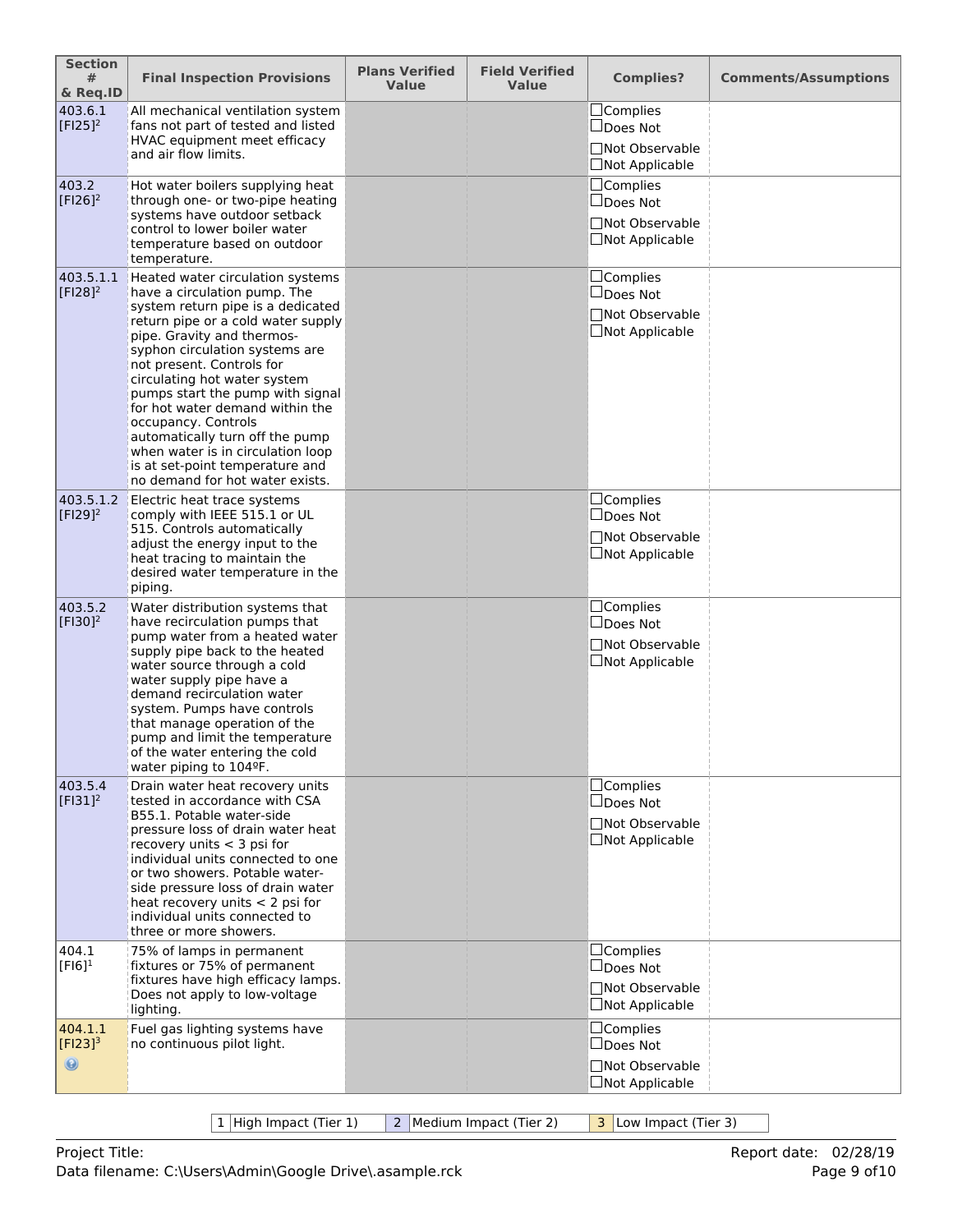| <b>Section</b><br>#<br>& Reg.ID | <b>Final Inspection Provisions</b>                                                      | <b>Plans Verified</b><br><b>Value</b> | <b>Field Verified</b><br><b>Value</b> | <b>Complies?</b>                                                                  | <b>Comments/Assumptions</b> |
|---------------------------------|-----------------------------------------------------------------------------------------|---------------------------------------|---------------------------------------|-----------------------------------------------------------------------------------|-----------------------------|
| 401.3<br>$[F17]^{2}$            | Compliance certificate posted.                                                          |                                       |                                       | $\square$ Complies<br>$\Box$ Does Not<br>□Not Observable<br>$\Box$ Not Applicable |                             |
| 303.3<br>$[F18]$ <sup>3</sup>   | Manufacturer manuals for<br>mechanical and water heating<br>systems have been provided. |                                       |                                       | $\Box$ Complies<br>$\Box$ Does Not<br>□Not Observable<br>$\Box$ Not Applicable    |                             |